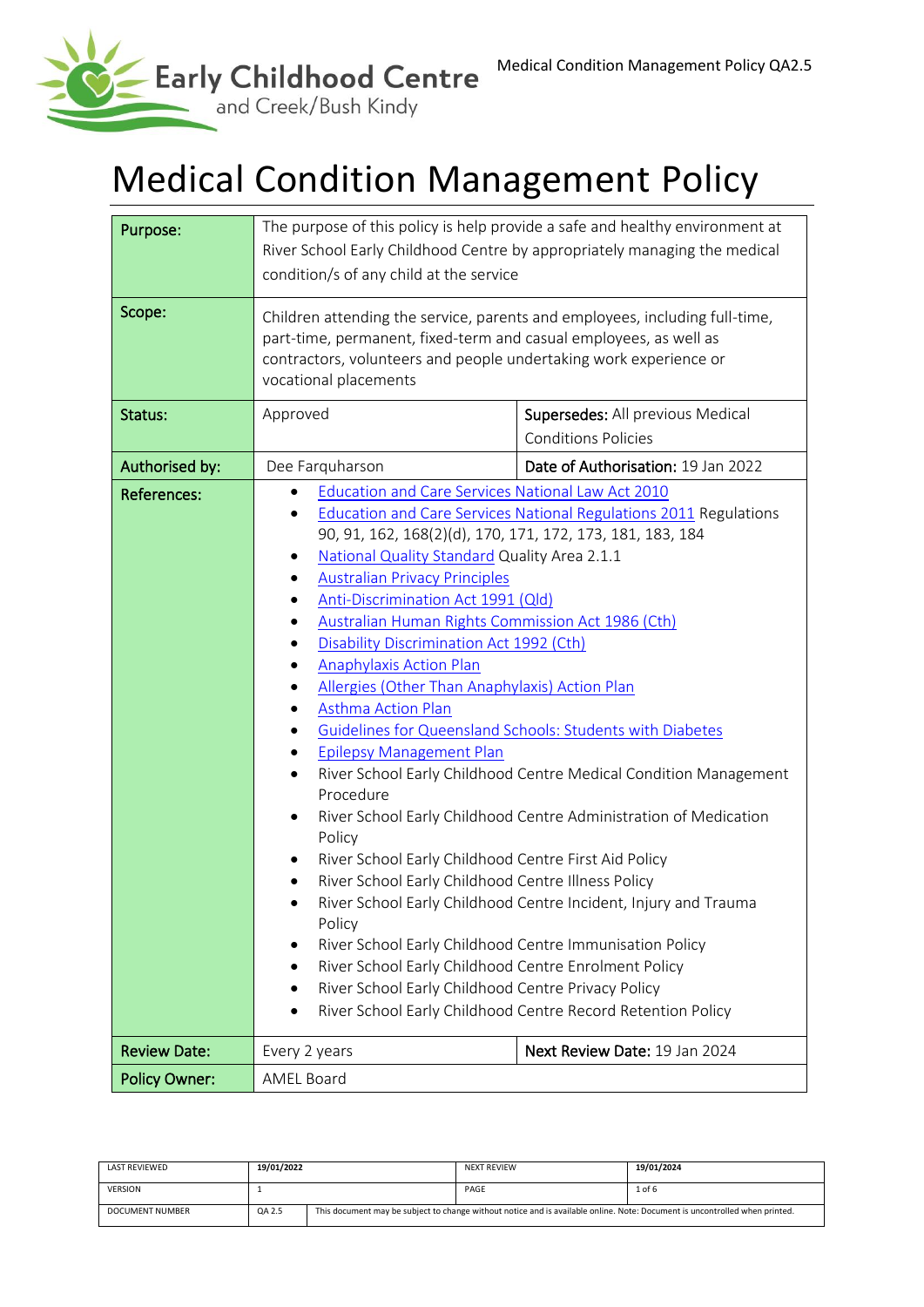

# **Policy Statement**

River School Early Childhood Centre is committed to the health and safety of children and staff attending the service. The service will provide appropriate support to ensure that children and staff have access to a reasonable standard of care for their health needs whilst attending the service.

In accordance with the *Education and Care Services National Regulations* 2011 and the state and federal anti-discrimination legislation, River School Early Childhood Centre recognises that an education and care program must be delivered to all children that is designed to take into account the individual differences of each child. River School Early Childhood Centre will provide a fair and safe education and care environment on the same basis, where all children have equal opportunities to realise their individual potential. All aspects of the service's operation will be considered in relation to each child's inclusion in the program and to ensure that their safety, health and wellbeing are protected at all times.

Children who self-administer medication (e.g., asthma medication) must be six years of age or older, have written approval on the Enrolment Form, and have an Authorisation to Self-Administer Medication form completed by the parent/guardian prior to child administering. Self-administration must be done in the presence of two staff members.

In accordance with the *Education and Care Services National Regulations* 2011, and taking into account the A*ustralian Privacy Principles*, the service will:

- 1. Require medical conditions, including asthma, diabetes, or a diagnosis that a person is at risk of anaphylaxis, to be managed in accordance with this Policy and the River School Early Childhood Centre Medical Condition Management Procedure.
- 2. Ensure that a *Medical Conditions Risk Minimisation and Communication Plan* is developed for each medical condition diagnosed for each person at the service, including asthma, diabetes, or a diagnosis that a child is at risk of anaphylaxis.
- 3. Ensure that parents or person with medical condition, provide any medication that the service may be required to administer, in accordance with the person's medical management plan and the River School Early Childhood Centre Administration of Medication Policy.
- 4. Ensure that all employees at the service are aware of and educated on the practices in relation to managing those medical conditions.
- 5. Ensure that a copy of this Policy is provided to the person or the parent of a child enrolled at the service if the service is aware that the person or the child has a specific health care need, allergy or other relevant medication condition.
- 6. If applicable, ensure that a notice stating that a person who has been diagnosed as at risk of anaphylaxis is enrolled at the service is displayed and positioned so that it is clearly visible to anyone from the main entrance of the service premises.

| LAST REVIEWED          | 19/01/2022 |                                                                                                                             | <b>NEXT REVIEW</b> | 19/01/2024 |
|------------------------|------------|-----------------------------------------------------------------------------------------------------------------------------|--------------------|------------|
| <b>VERSION</b>         |            |                                                                                                                             | PAGE               | 2 of 6     |
| <b>DOCUMENT NUMBER</b> | QA 2.5     | This document may be subject to change without notice and is available online. Note: Document is uncontrolled when printed. |                    |            |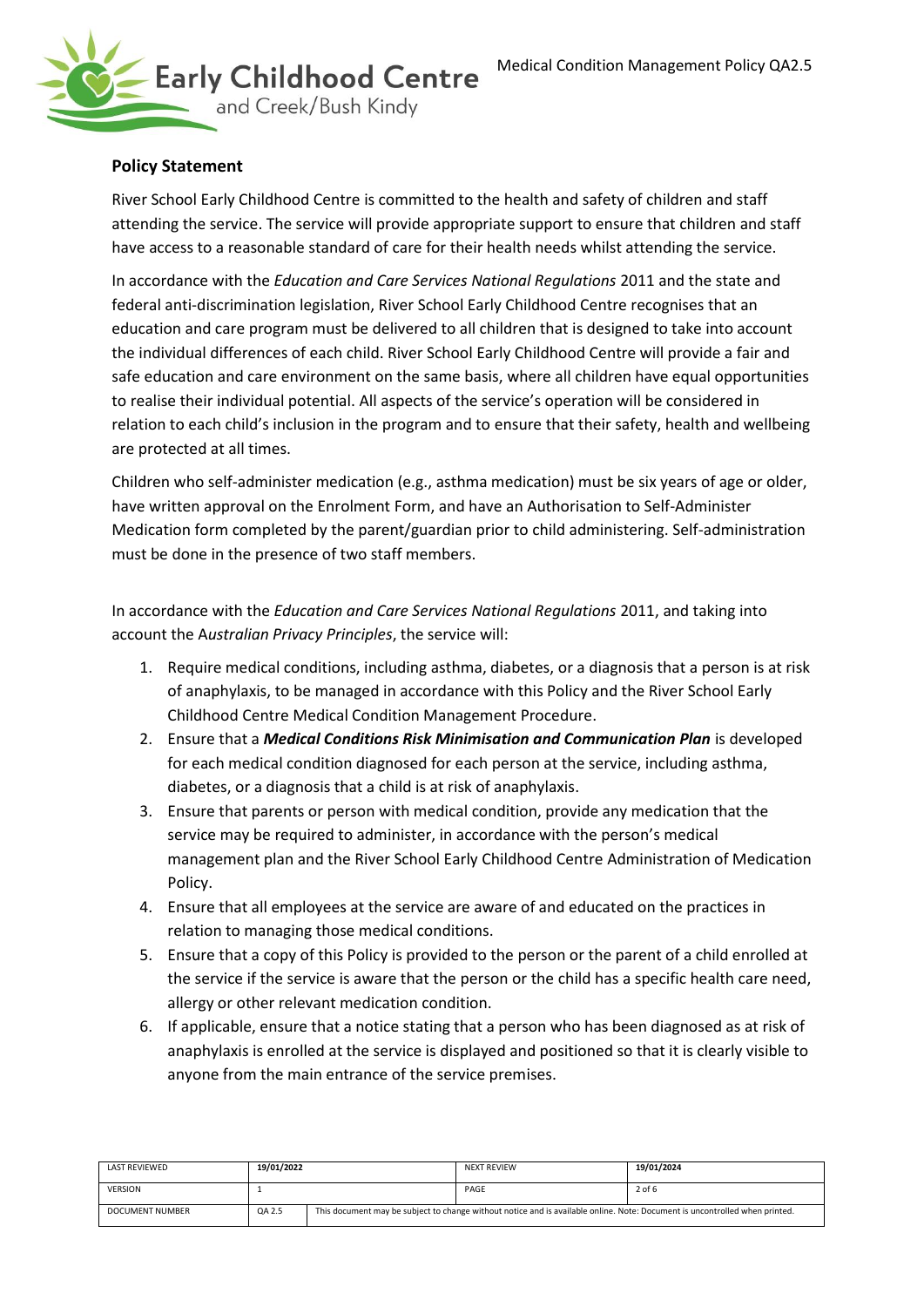

#### **Medical Conditions Risk Minimisation and Communication Plan (the plan) requirements**

#### **In relation to the Medical Condition part of the plan requirements**

For each medical condition diagnosed for each person at the service, including asthma, diabetes, or a diagnosis that a person is at risk of anaphylaxis, River School Early Childhood Centre requires:

- 1. The person or a parent of the child to provide a medical management plan for themselves or the child.
- 2. The plan is to be prepared in consultation with the person's or child's medical practitioner, with the advice from the medical practitioner documented in the plan.
- 3. The plan to be followed in the event of an incident relating to the person's specific health care need, allergy, or relevant medical condition.
- 4. Details of the specific health care need, allergy, or relevant medical condition, including the severity of the condition.
- 5. Any current medication prescribed for the person.
- 6. The response required from the service in relation to the emergence of symptoms.
- 7. Any medication required to be administered in an emergency.
- 8. The response required if the person does not respond to initial treatment.
- 9. When to call an ambulance for assistance.

#### **In relation to the risk management of the plan requirements**

- 10. Ensure that the risks relating to the person's specific health care need, allergy or relevant medical condition are assessed and minimised.
- 11. If relevant, to ensure that practices and procedures in relation to the safe handling, preparation, consumption, and service of food are developed and implemented.
- 12. If relevant, to ensure that practices and procedures to ensure that the person or parents are notified of any known allergens that pose a risk to a person and strategies for minimising the risk are developed and implemented.
- 13. To ensure that practices and procedures ensuring that all employees can identify the person, the person's medical management plan and the location of the person's medication are developed and implemented.
- 14. If relevant, to ensure that practices and procedures ensuring that the person does not attend the service without medication prescribed by the person's medical practitioner in relation to the person's specific health care need, allergy or relevant medical condition are developed and implemented, see the River School Early Childhood Centre Administration of Medication Policy.

#### **In relation to the Communication of the plan requirements**

- 15. Relevant employees are informed about the medical conditions policy and the medical management plan and risk minimisation plan for the person.
- 16. A person is or child's parent are aware of how and when to communicate any changes to the medical management plan and risk minimisation plan for the person.

| <b>LAST REVIEWED</b> | 19/01/2022 |                                                                                                                             | <b>NEXT REVIEW</b> | 19/01/2024 |
|----------------------|------------|-----------------------------------------------------------------------------------------------------------------------------|--------------------|------------|
| <b>VERSION</b>       |            |                                                                                                                             | PAGE               | 3 of 6     |
| DOCUMENT NUMBER      | QA 2.5     | This document may be subject to change without notice and is available online. Note: Document is uncontrolled when printed. |                    |            |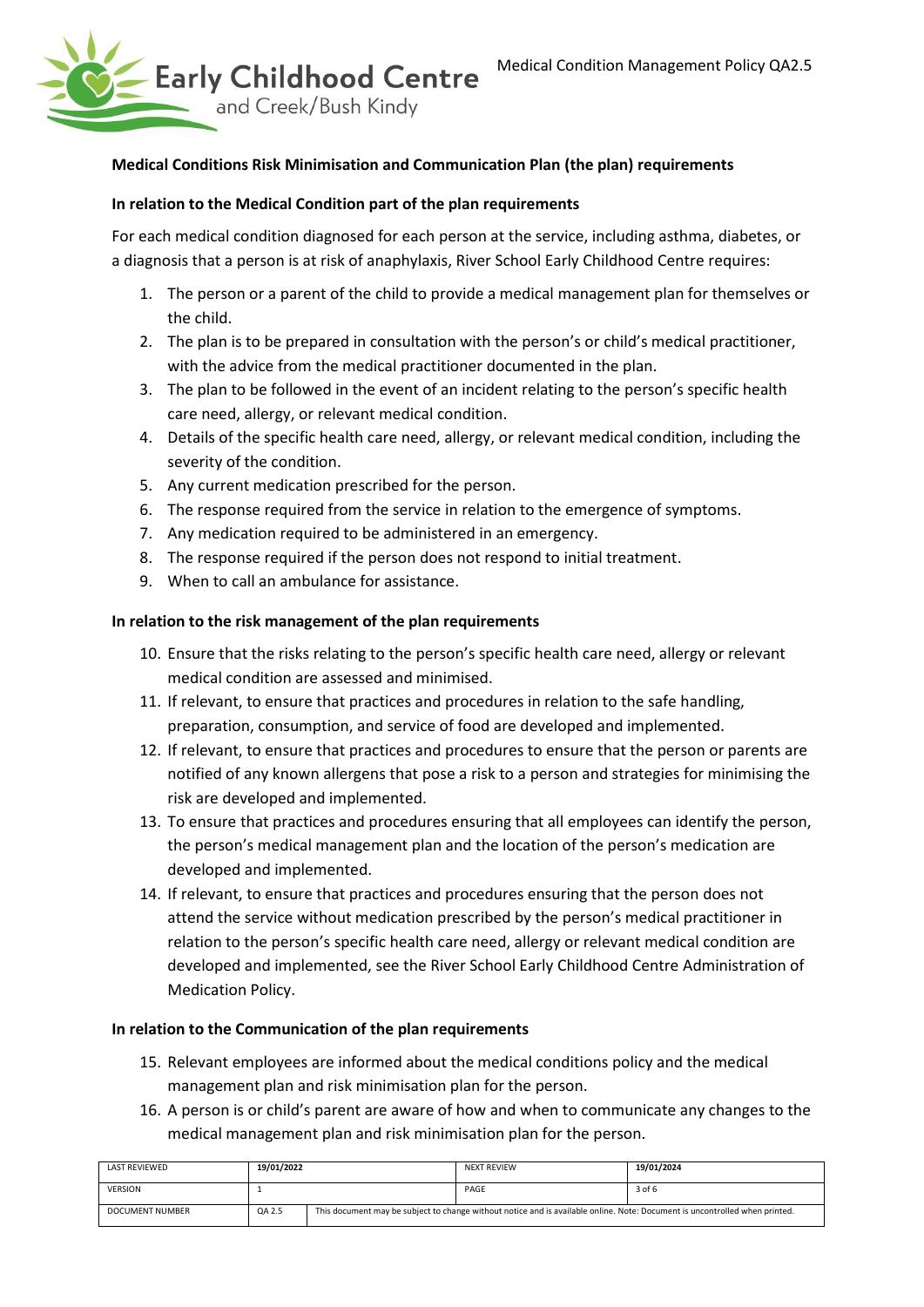

# **Definitions**

Definitions relevant to this policy include:

**Diagnosed as at risk of anaphylaxis:** in relation to a person, means a person who has been diagnosed by a registered medical practitioner as at risk of anaphylaxis

**Medical condition:** a condition that has been diagnosed by a registered medical practitioner. In accordance with *Education and Care Services National Regulations* 2011, the term medical condition specifically includes asthma, diabetes or a diagnosis that a child is at risk of anaphylaxis

**Medical management Risk Minimisation and Communication plan -** a document that has been:

- a) Prepared and signed by a doctor that described the symptoms, causes, clear instructions on action and treatment for the person's specific medical condition, and includes the person's name and a photograph of the person.
- b) Details each person's medical condition and identifies the risks of the medical condition and practical strategies to minimise those risks, and who is responsible for implementing the strategies. The risk minimisation plan should be developed by Centre Director in consultation with the person or families of children with specific medical conditions that requirement medical management plans, upon engagement of employment or enrolment or diagnosis of the condition.
- c) Describes how person/ parents and employees will be informed about risk minimisation plans and emergency procedures to be followed when a person who is diagnosed at risk of any medical condition is engaged or enrolled at the service

**Registered medical practitioner:** means a person registered under the *Health Practitioner Regulation National Law* to practise in the medical profession (other than as a student)

**Risk minimisation:** the implementation of a range of strategies to reduce the risk of an adverse effect from the mismanagement of a specific medication condition at the service

## **Responsibilities**

## **River School Early Childhood Centre**

River School Early Childhood Centre has the following role and responsibilities:

- Ensure that the commitments in this Policy Statement are adhered to, particularly with regard to ensuring that appropriate medical management, risk minimisation and communications plans are developed and appropriately implemented at the service.
- Update Medical Management Risk Minimisation and Communication plans whenever new medical information is provided by a person or parents of the child's medical status changes, or at least annually.
- Ensure that all employees are aware of and educated on the practices in relation to the Medical Management Risk Minimisation and Communication plans.

| <b>LAST REVIEWED</b> | 19/01/2022 |                                                                                                                             | <b>NEXT REVIEW</b> | 19/01/2024 |
|----------------------|------------|-----------------------------------------------------------------------------------------------------------------------------|--------------------|------------|
| <b>VERSION</b>       |            |                                                                                                                             | PAGE               | 4 of 6     |
| DOCUMENT NUMBER      | QA 2.5     | This document may be subject to change without notice and is available online. Note: Document is uncontrolled when printed. |                    |            |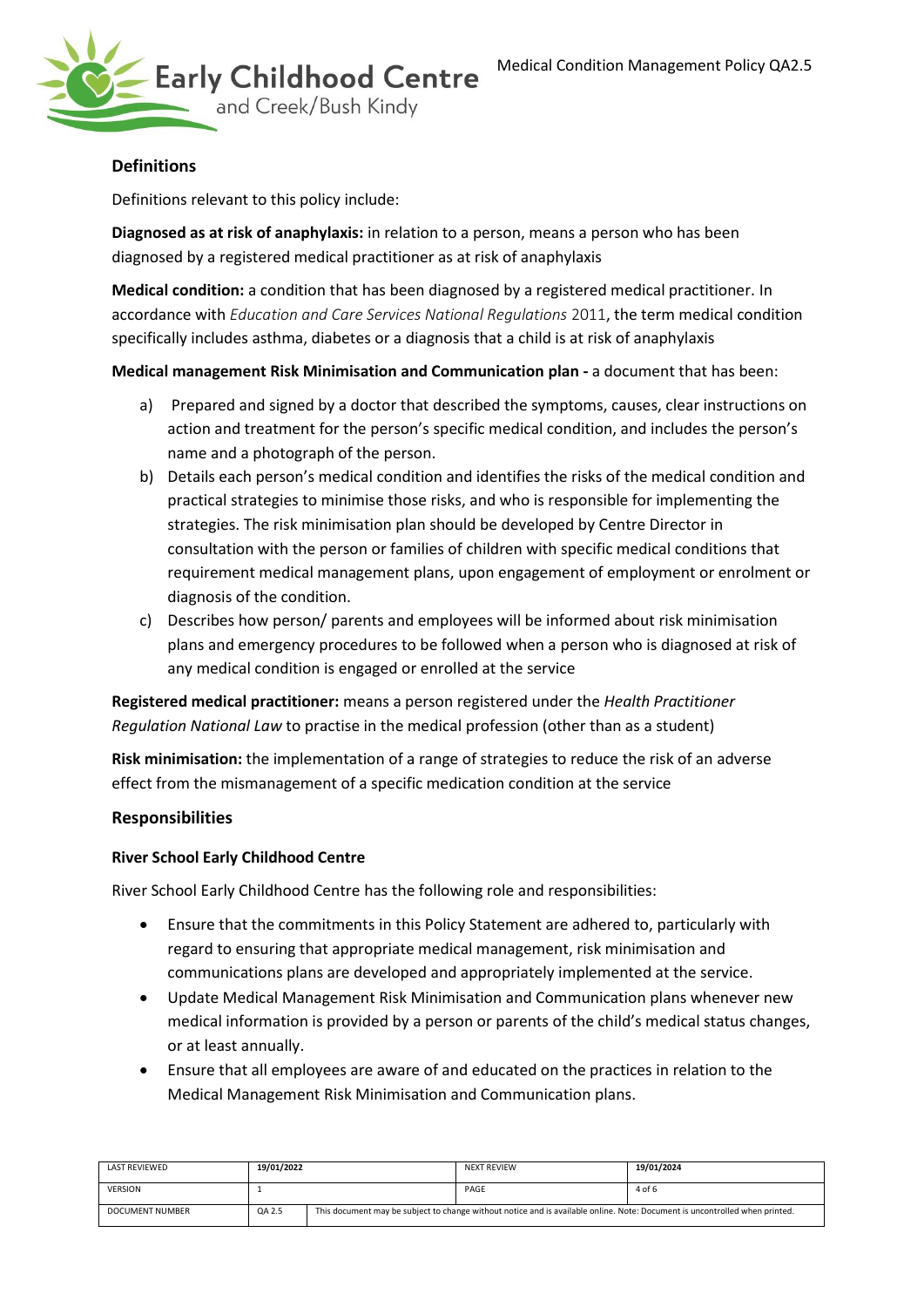

- Ensure that an appropriate number of employees are trained in first aid, anaphylaxis management and emergency asthma management, in accordance with the River School Early Childhood Centre First Aid Policy.
- Review all enrolment applications to ensure that relevant children with medical conditions are identified, in line with the River School Early Childhood Centre Child Enrolment Policy.
- Keep appropriate medical information on a person's employment/ enrolment records, in line with the River School Early Childhood Centre Enrolment Policy.
- Provide a copy of this Policy to a person or parent of a child enrolled at the service upon becoming aware that the person has a specific health care need, allergy, or other relevant medication condition.
- If applicable, ensure that an appropriate notice regarding a person diagnosed at risk of anaphylaxis is displayed at the entrance to the service.
- Implement inclusive planning and practice to take into account the individual differences of each person.

## **Employees**

Employees of River School Early Childhood Centre have the following role and responsibilities:

- Be aware of and act in accordance with River School Early Childhood Centre Medical Condition Management Policy and Procedure.
- Act in accordance with a person's Medical Management Risk Minimisation and Communication plan.
- Ensure that staff's prior medical information is accurately recorded so that River School Early Childhood Centre is aware of, and can provide appropriate adjustments.
- Provide River School Early Childhood Centre with any updated information or changes to their medical condition as soon as reasonably practicable, or when requested by the service.
- Work with River School Early Childhood Centre to develop Medical Management Risk Minimisation and Communication plans for themselves.
- Act in accordance with their Medical Management Risk Minimisation and Communication plans.

## **Families**

Families of River School Early Childhood Centre have the following role and responsibilities:

- Be aware of and act in accordance with River School Early Childhood Centre Medical Condition Management Policy and Procedure.
- Ensure that enrolment applications are accurately completed so that River School Early Childhood Centre is informed of their child's medical condition.
- Provide River School Early Childhood Centre with any updated information or changes to their child's medical condition as soon as reasonably practicable, or when requested by the service.

| LAST REVIEWED   | 19/01/2022 |                                                                                                                             | <b>NEXT REVIEW</b> | 19/01/2024 |
|-----------------|------------|-----------------------------------------------------------------------------------------------------------------------------|--------------------|------------|
| <b>VERSION</b>  |            |                                                                                                                             | PAGE               | 5 of 6     |
| DOCUMENT NUMBER | QA 2.5     | This document may be subject to change without notice and is available online. Note: Document is uncontrolled when printed. |                    |            |